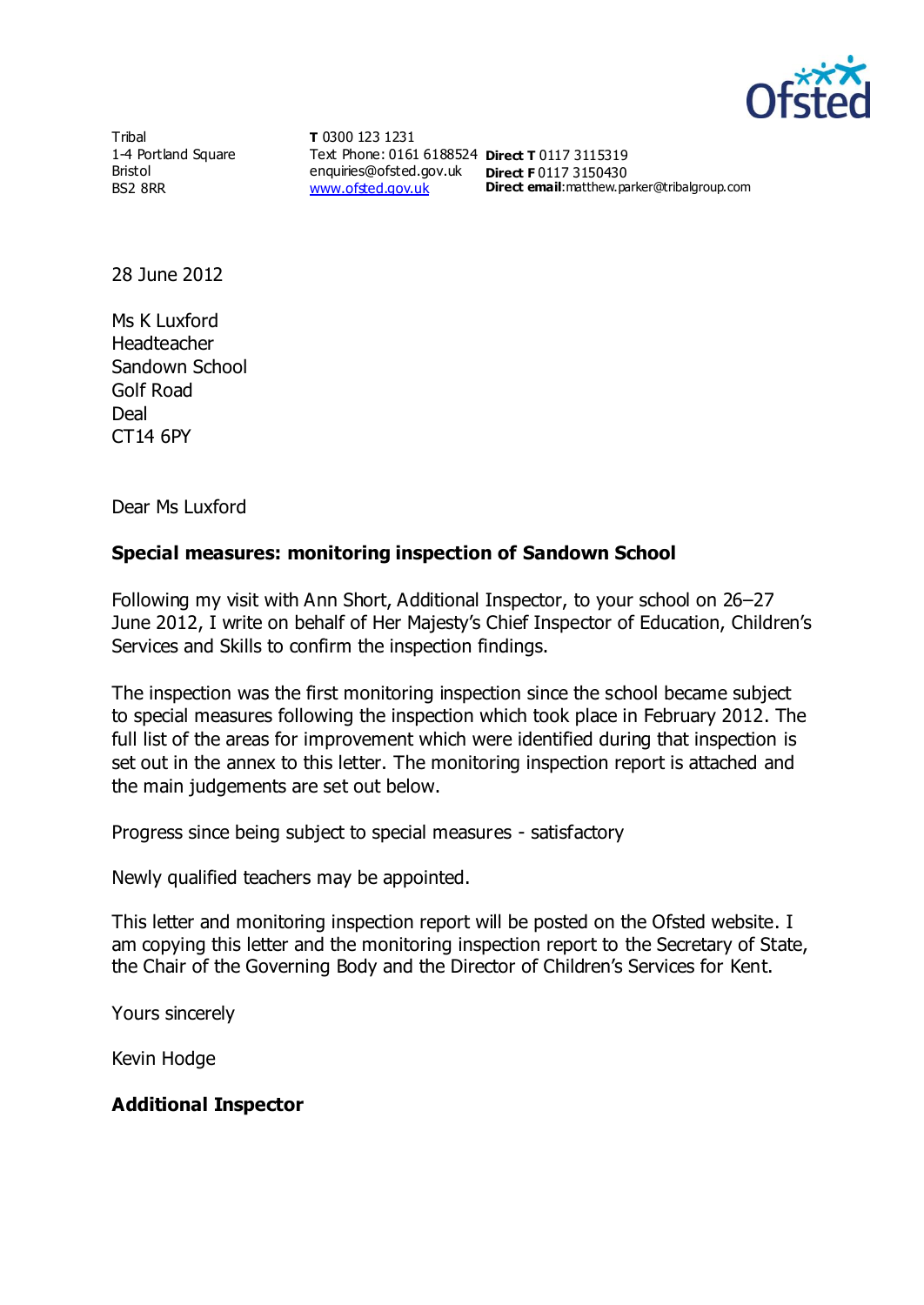

# **Annex**

#### **The areas for improvement identified during the inspection which took place in February 2012**

- **IMPROPE Improve leadership and management by:** 
	- establishing greater challenge by the governing body
	- rigorously monitoring and revisiting lessons to eradicate inadequate teaching, checking that pupils are thoroughly engaged and inspired
	- closely monitoring the impact of strategies to accelerate progress of all groups, especially boys, those known to be eligible for free school meals, and disabled pupils and those who have special educational needs
	- providing appropriate training to staff in the teaching of reading, writing and mathematics
	- improving the planned curriculum and increasing resources.
- Improve pupils' achievement and the quality of teaching in English to good by:
	- raising teachers' expectations of what pupils can and should do, ensuring that work is planned to meet pupils' differing abilities
	- improving the teaching of phonics (the way sounds and letters are linked), especially at Key Stage 1
	- ensuring that boys are challenged and excited by reading and writing
	- ensuring that teachers mark pupils' written work effectively, so the pupils know exactly how to improve their skills
	- helping pupils to edit, extend and improve their writing more often
	- linking reading and writing more with visits, visitors and other subjects.
- Urgently accelerate pupils' achievement and the quality of teaching in mathematics by:
	- ensuring a progressive approach to the teaching of calculation skills
	- checking carefully that pupils know and use their targets for improvement
	- ensuring work is matched to pupils' abilities
	- making sure the pupils practise, know and understand their times table and use jottings to show different methods of calculation
	- providing more interesting real-life problem-solving across the curriculum
	- ensuring older pupils have a good understanding about decimals and percentages.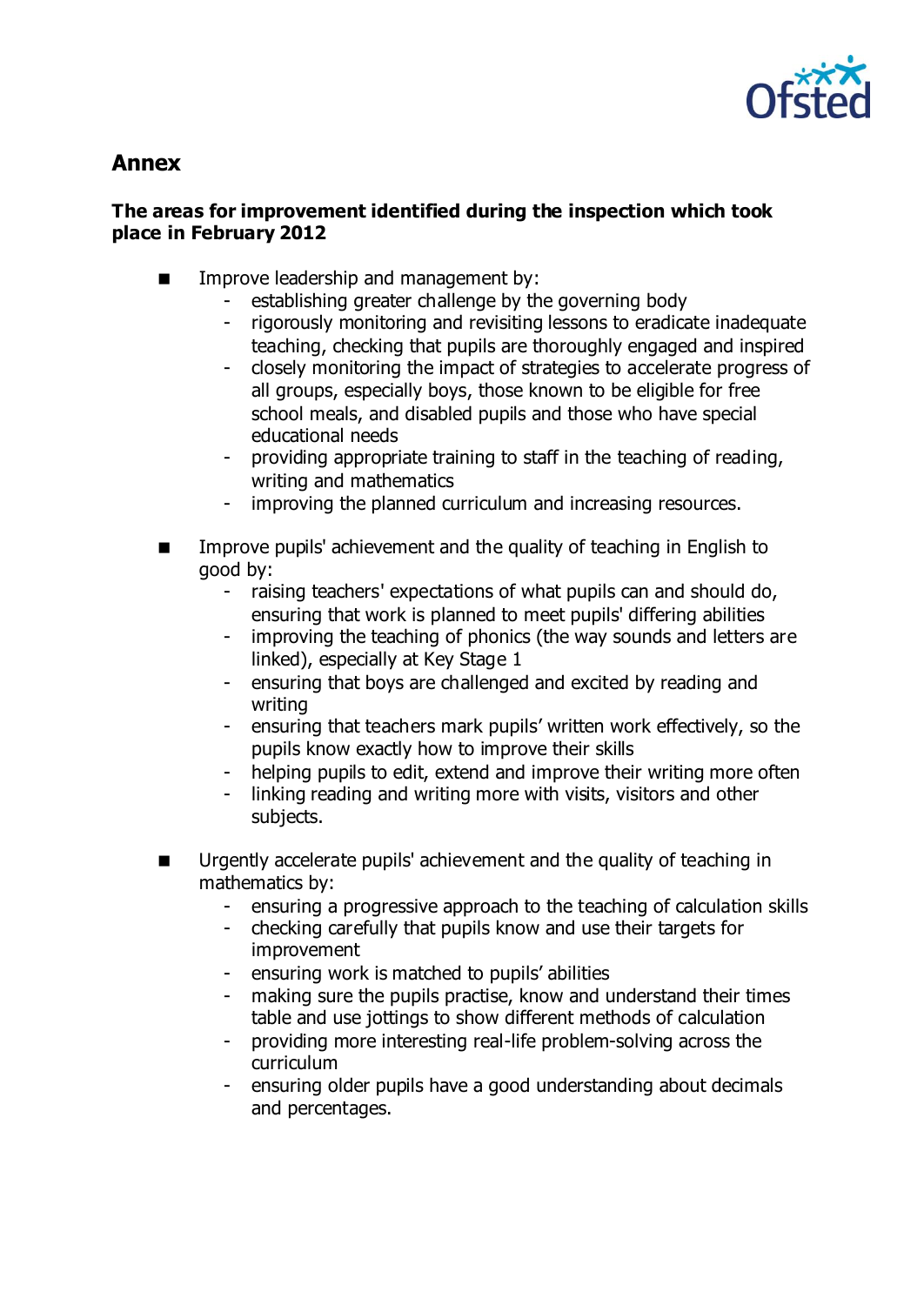

# **Special measures: monitoring of Sandown School**

# **Report from the first monitoring inspection on 26-27 June 2012**

#### **Evidence**

The inspector observed the school's work, scrutinised documents, met with the headteacher, the Chair and two other members of the Governing Body, other senior and middle leaders, and a representative from the local authority. The inspector held discussions with pupils from across the school as they worked in their classrooms, and met with a small group of pupils separately. During this visit, the headteacher and deputy headteacher jointly observed two lessons, and 14 lessons were observed overall.

#### **Context**

Following the last inspection, the newly appointed headteacher was seconded to the school on a temporary basis before taking up the post full time from April. The acting deputy headteacher has since been appointed full time to the post. One class teacher has left the school. A new Chair of the Governing Body was elected soon after the inspection.

#### **Achievement of pupils at the school**

Pupils' achievement is improving. Children in the Early Years Foundation Stage benefit from the wide range of activities provided for them. Early reading, writing and number skills are catered for through simple activities, such as writing invitations, taking orders at the class cafe or reading the tour guide's notes in their London-themed role-play area. Early reading skills are encouraged well through learning letter sounds and combinations (known as phonics).

In Years 1 to 6, the improvements are most noticeable in the levels reached in the latest national tests, which are an improvement over previous years, particularly in mathematics and writing. The improvements have not been so marked in reading, particularly for those pupils in Years 1 and 2, where pupils are still not as confident as they could be in reading unfamiliar texts. The better teaching of phonics has not translated into more secure outcomes for pupils, particularly boys, but there are some signs that younger pupils are more enthusiastic about their reading generally. Pupils' writing has improved through the school. Pupils, particularly boys, readily recorded their thoughts and observations when they had to investigate an imaginary crime scene in a Year 6 lesson. Past work indicates that pupils are not always accurate in spelling words or writing at length, but increasingly their writing is used to good effect in topics ranging from the Second World War to Olympic-themed topics. There is some evidence that pupils edit and review their work, although not extensively.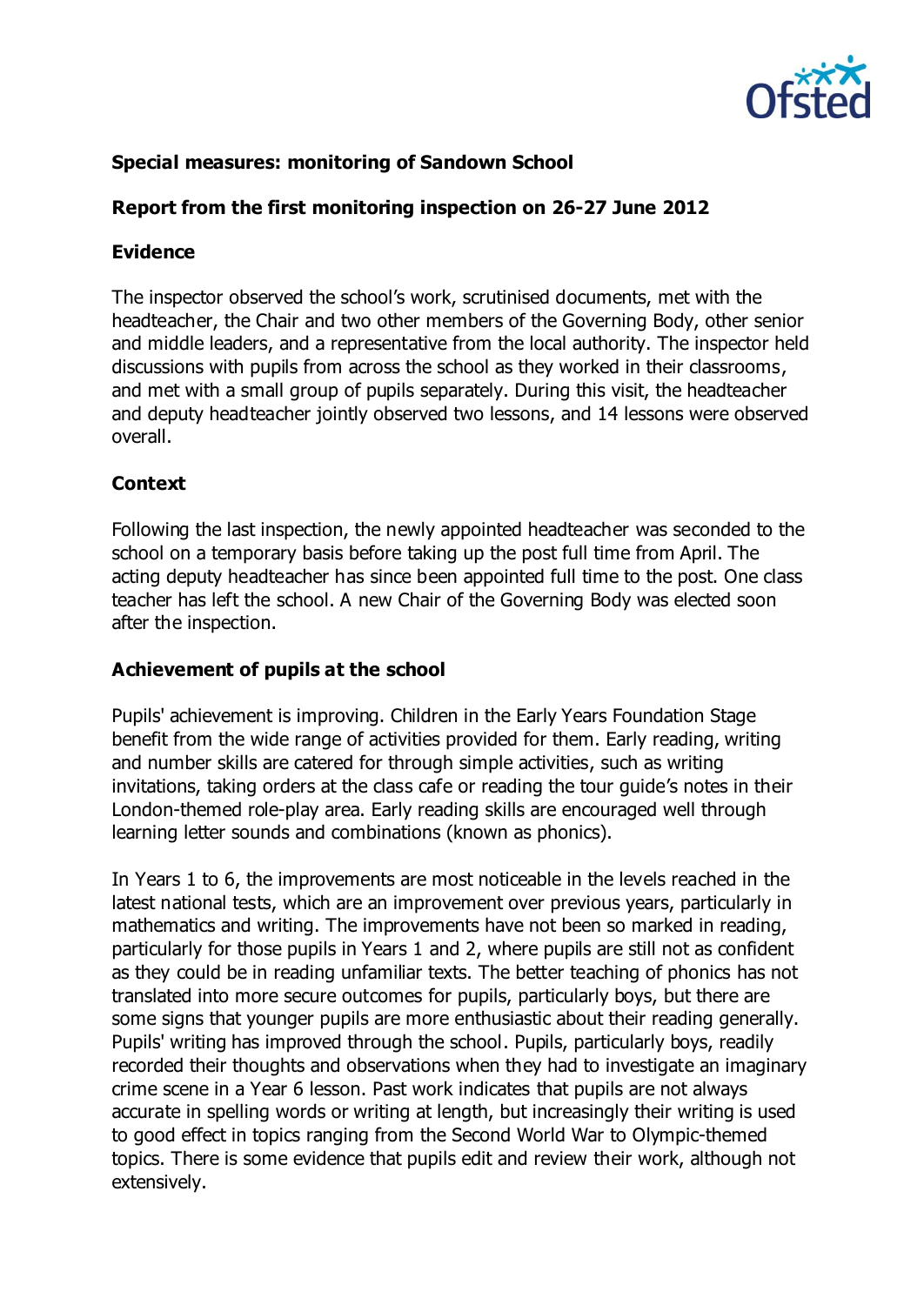

The Olympic Games provide a good stimulus for both writing activities and mathematical investigations. For example, pupils were accurate at ranking the different race times of athletes to practise their knowledge of decimals, and were looking forward to building an Olympic tower when investigating perimeters of objects and shapes. These activities help pupils to apply their skills in 'real-life' situations and for valid purposes. Although pupils' calculation skills are improving, there are still too many instances of pupils through the school who are not confident in calculating simple addition and subtraction facts. This hinders their ability to check answers worked out in books or on whiteboards. Disabled pupils and those with special educational needs make better progress, although, along with other pupils whose circumstances may make them vulnerable or who are known to be eligible for free school meals, this progress is sometimes inconsistent and it is taking some time to compensate for some past underachievement.

Progress since the last section 5 inspection:

- **Raise pupils' achievement and the quality of teaching in English** satisfactory
- Urgently accelerate pupils' achievement and the quality of teaching in mathematics – satisfactory

# **The quality of teaching**

The quality of teaching now has a greater proportion of good features than were found at the last inspection. Staff have benefited from intense support of both senior leaders and others beyond the school, such as local authority advisers and through links with other local primary schools to observe good practice. This has resulted in teachers having a greater understanding of what makes successful learning in promoting pupils' writing, reading and mathematics, and in making individual teachers more accountable for progress of pupils in their class. Teaching has benefited by enhanced resources, such as those designed to accelerate pupils' reading abilities. Several pupils commented favourably, particularly boys, who found the approach very motivating. Specific help in improving the teaching of phonics and calculation is starting to be beneficial in improving pupils' learning, and although often now technically correct, teachers are not always as confident in being able to make these activities exciting as well as accurate. Teachers are increasingly raising their expectations of what pupils are capable of, but this is still too inconsistent through the school so not all pupils are fully stretched in their learning and work rate. While teachers create opportunities to encourage pupils' spoken abilities with 'talk partners' to discuss their work, the length and quality of discussions can be relatively short and lacking in depth.

Assessment routines, particularly through the setting of targets, is a more notable feature found within lessons. Pupils say they have a clear understanding of what is expected of them, and although some targets are sometimes written in 'educational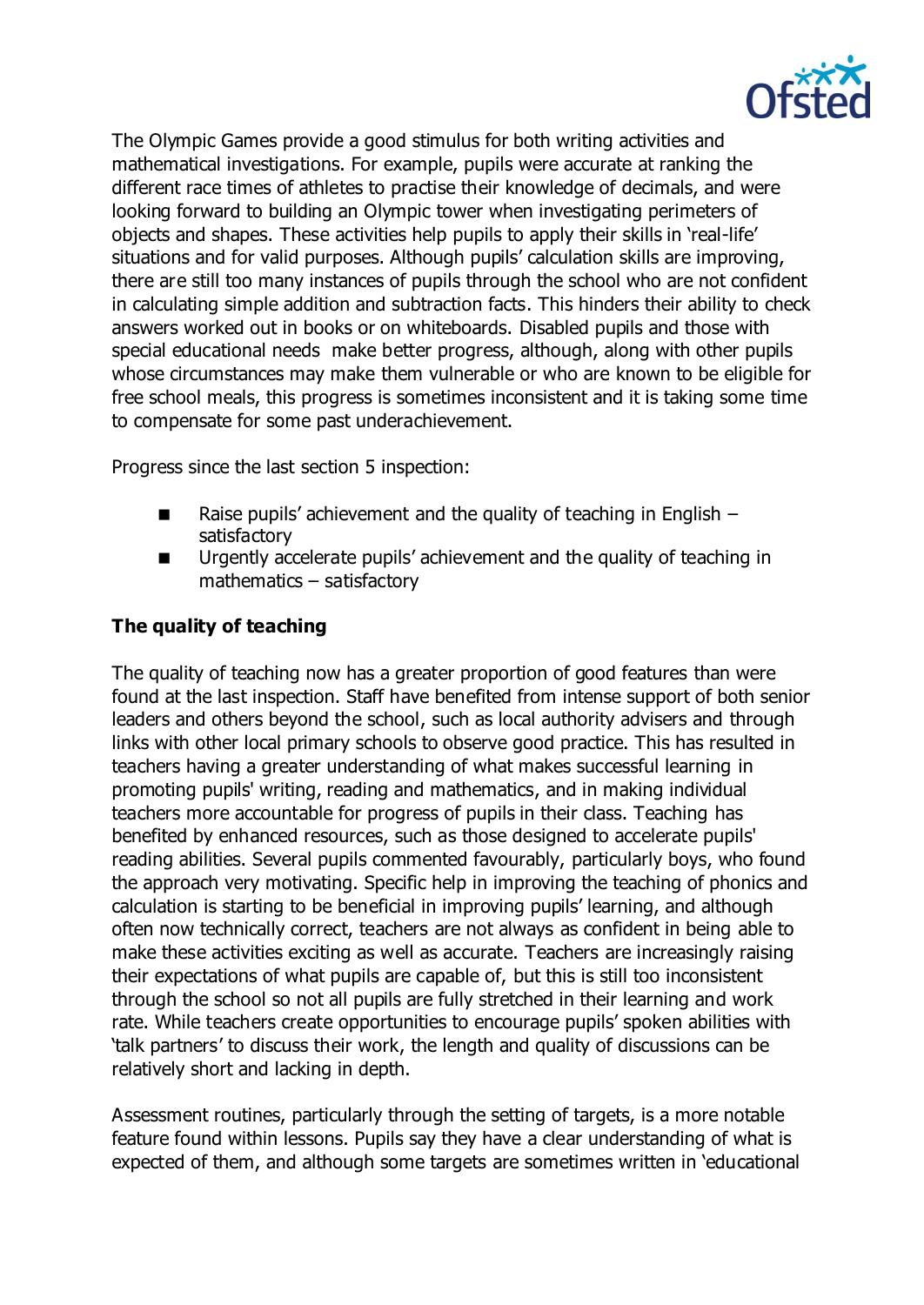

language', the general view of pupils is that they prove to be helpful in guiding them on how to improve their work. Teachers' marking is regular, although sometimes it is inconsistent in the way it provides comments that help pupils improve their future efforts.

#### **Behaviour and safety of pupils**

Pupils are polite and courteous to visitors and their behaviour has continued to improve, building on those features noted at the last inspection. In lessons, pupils are attentive and willing to listen, although on occasions become distracted if explanations are too lengthy or tasks are not quite matched to their abilities. Around the school and at playtimes, pupils readily engage in a wide range of simple activities, such as catching, throwing or running games. Pupils say they feel safe both in school and while using computers as they are well aware of e-safety guidelines designed to help them avoid any problems when on the internet. They say that any incidences of bullying are quite rare and that staff are vigilant in tackling any instances should they occur. Attendance rates have also improved since the last inspection.

# **The quality of leadership in and management of the school**

Senior leaders reacted quickly to the findings of the last inspection. They quickly reviewed priorities, particularly those that related to teaching, which has helped improve teaching from the previously inadequate levels. An initiative where teachers carry out joint observations known as 'monitoring pairs' has been instrumental in helping staff to identify stronger and weaker aspects of each other's teaching. The early appointment of the deputy headteacher has proved to be successful in aiding the school's capacity to implement improvement more quickly. An early review of target setting in the school has proved beneficial for most pupils, although some pupils have a greater awareness than others of how these can help them improve.

A more in-depth analysis of information on pupils' progress helps both senior leaders and members of the governing body identify weaknesses. For example, there is now greater clarity about the progress of different groups within the school and this enables senior staff to target help with greater precision. There are early signs that progress for these pupils is improving, albeit at a slower rate than for the majority. Nonetheless, the monitoring of teaching, which is now more rigorous and frequent, highlights those areas of teaching which still need to be tackled in order to accelerate pupils' progress more quickly. The curriculum is being reviewed to increasingly good effect, particularly in regards to phonics teaching and in calculation work, and this is starting to help teachers become more confident in their practice. However, the school recognises that opportunities to extend pupils' writing and number skills across all areas of the curriculum are sometimes missed.